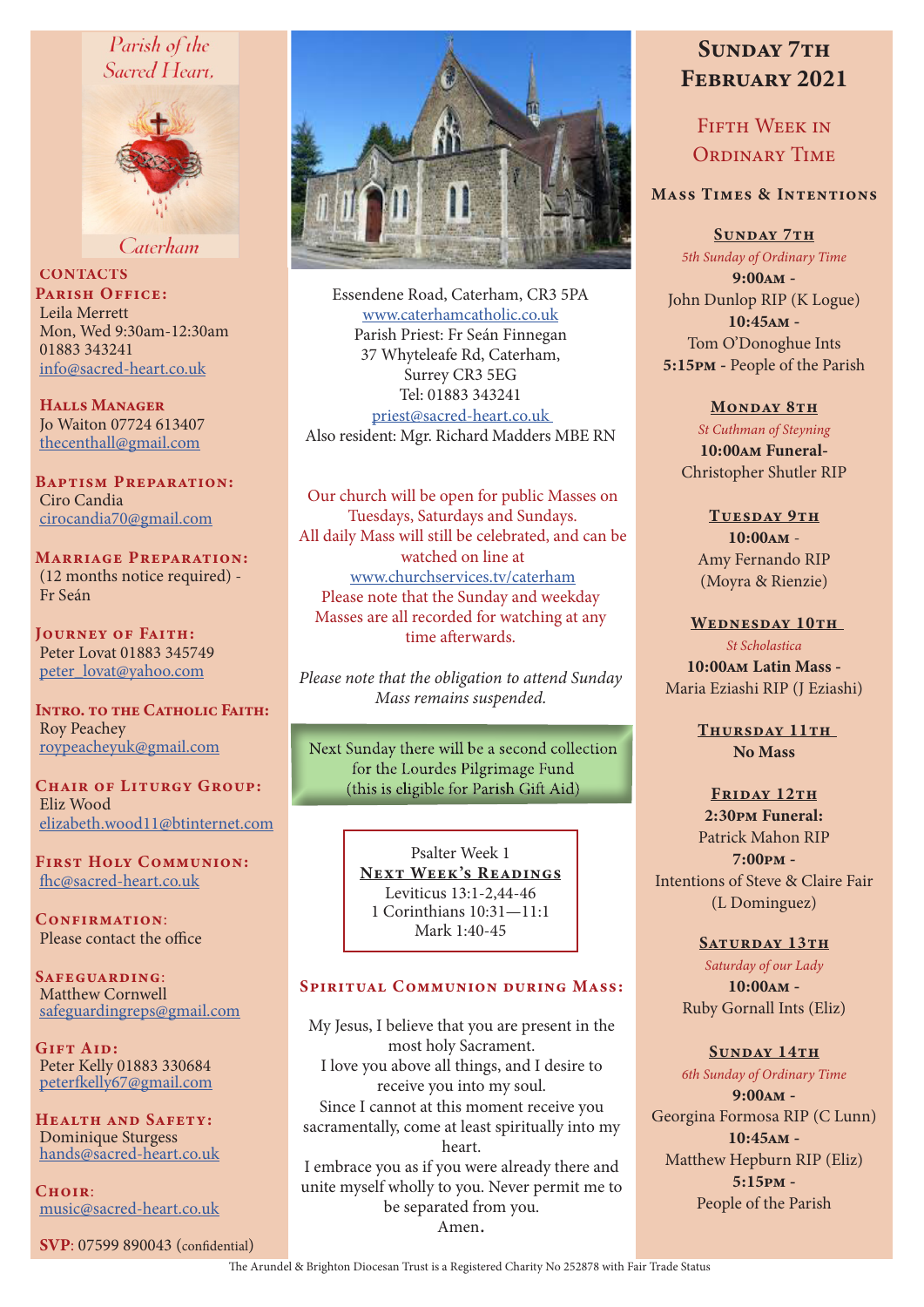Your Prayers are requested for the following people who are ill or housebound: Jane Hill; Jimmy Mullen; Eileen, Mel & Rose Lattimore; Bryan Smith; John Gilford; Tabitha Harrison; Joe Kelly; Charmaine Wise; Richard Sowa; Val Williams; Emma Newton; Charley Lunn; Ursula Koh; Riche Ahearne; Enny Martin; Tony McCoy; Fr John Hartley; Maribel Chambers, Patricia Howlett, Reef Albert, Peggy Wheeldon, John Monk, Liz Leake, Sandra, Pascal Périssat, Holly Osman, Edmond Kelly, Julian Gavin, Emma Cook, Susie, Shirley Clarke & Colin Fields.



Madaba

Fr Firas reports that the lockdown in Jordan continues. Nor are the population benefiting from vaccination. Only 30,000 doses have been administered so far.

He worries about the daily visits from parishioners asking for help with food and rent. By 10.30am on Tuesday morning he had already had 3 requests. There are no food banks in Jordan but he is considering starting one. Perhaps we can offer financial help for the purchase of basic foodstuffs in Lent?

#### JOURNEY OF FAITH

"Nothing on the telly again... why not join us with your cup of tea or glass of wine to start your journey of faith!" What is that you ask?

Something unique in this day and age, a free, no obligation group that offers a greater understanding of those key life questions... What am I on this earth to do? Who is God? What does my faith mean to me? to name a few.

The pandemic has offered up an amazing chance to reassess our lives and the new year an equally good opportunity to make new beginnings. This could be your chance to discover aspects about scripture you never knew and build a deeper relationship with God.

You are all invited to a discussion on Zoom leading to a deeper understanding of our faith through the readings for next Sunday.

Topic: Journey of Faith Time: Feb 10th, 2021 8:00 PM London

Join Zoom Meeting https://us02web.zoom.us/j/6986253866 Meeting ID: 698 625 3866 Meeting ID: 698 625 3866

# Lourdes Pilgrimage Appeal Collection

For those who wish to donate on-line to the A&B Lourdes Pilgrimage Appeal Collection, the following information shows how this can be done using the A&B Diocesan Lourdes Pilgrimage website.

1. Go to the Arundel & Brighton Diocesan Lourdes Pilgrimage website using this link: A&B Lourdes Pilgrimage Website or the website address https://www.abdiocese.org.uk/lourdes/home

2. Click on the button on the right-hand side of the screen.

3. Please then click on the button in the middle of the page and follow the instructions.

If you have any questions, please contact the A&B Lourdes Pilgrimage Office, either by email on lourdes.office@ abdiocese.org.uk or call 01403 740110

# WEEKLY OFFERING

If you would like to make your weekly offering (though of course there is no obligation or expectation to do so), you are welcome to save it up until you are able to come to Mass, or you may put your envelope through the Parish Office door. Alternatively, you can donate online. This donation page works across browsers, on mobile, desktop and tablet devices. https://portal.mydona.com/assets/webPay/index.php?cid=27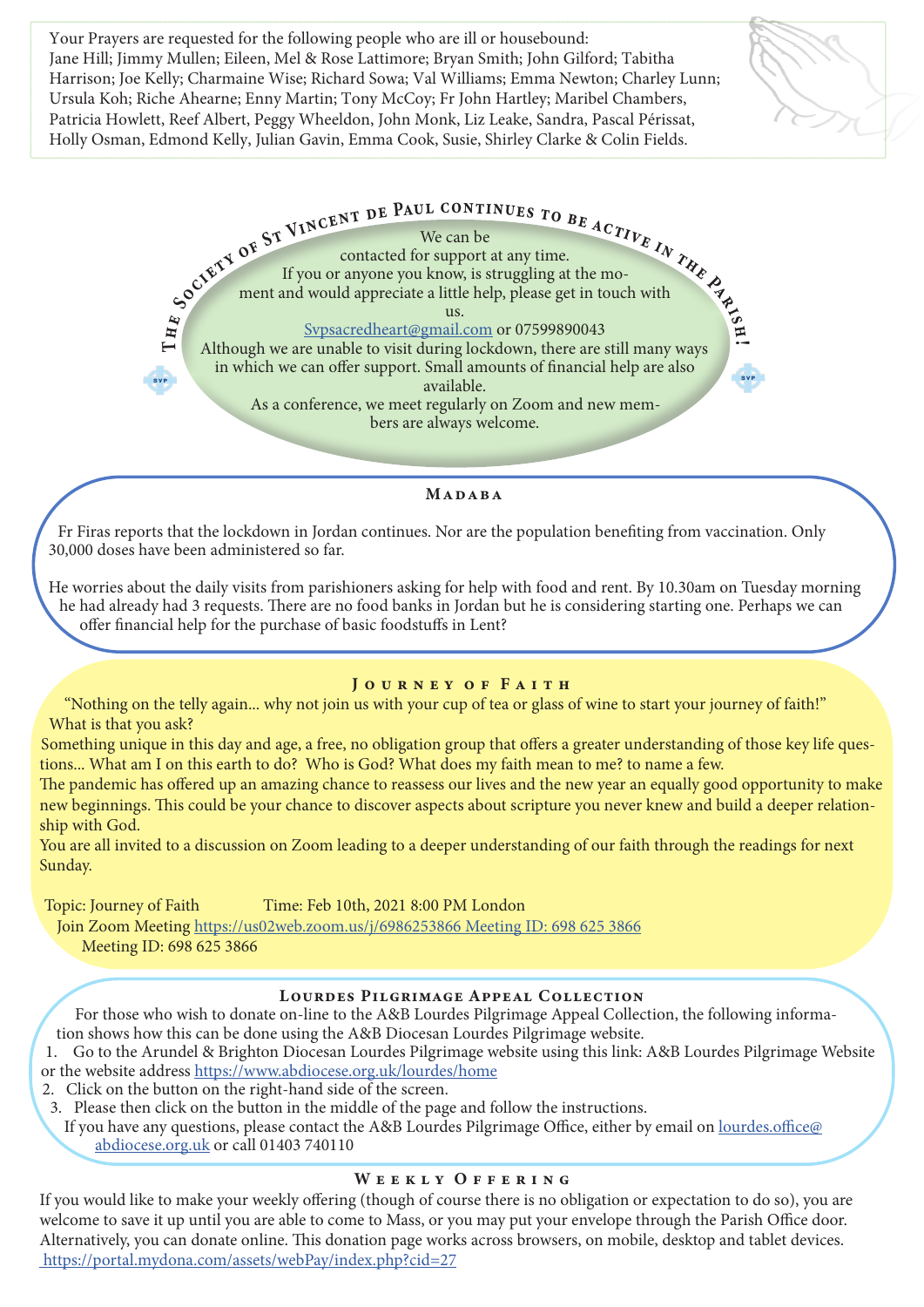Please remember in your prayers the souls of:



Christopher Shutler RIP, whose funeral will be held here on Monday 8th February at 10am; Patrick Mahon RIP, whose funeral will be held here on Friday 12th February at 2:30pm; Matthew Hepburn RIP, whose funeral will be held here on Tuesday 16th February at 2pm; and Lavna Taylor RIP (Val Williams' sister).

If you would like to attend any of the funerals, please contact the family or funeral directors in charge as there are a limited number of attendees permitted. Funeral services held here can be view online. May their souls rest in peace.

#### Bidding prayers

Both Cardinal Nichols & the Archbishop of Canterbury have asked all people to pray at 6pm for an end to the pandemic throughout February. There are a number of ways of doing this eg:

- Use the prayer printed here.
- Offer your own prayers
- Sit quietly for a short time.

"To want to pray is a prayer in its self." Thomas Merton

**Text LENT to** 70460 to donate £10 to<br>FOD's Lent Appeal Or visit

**CAF+D** 

*In the present tragic situation, when the whole world is prey to suffering and anxiety, we fly to you, Mother of God and our Mother, and seek refuge under your protection. Virgin Mary, turn your merciful eyes towards us amid this coronavirus pandemic. Comfort those who are distraught and mourn their loved ones who have died, and at times are buried in a way that grieves them deeply. Be close to those who are concerned for their loved ones who are sick and who, in order to prevent the spread of the disease, cannot be close to them. Fill with hope those who are troubled by the uncertainty of the future and the consequences for the economy and employment. Mother of God and our Mother, pray for us to God, the Father of mercies, that this great suffering may end and that hope and peace may dawn anew. Mary, Consolation of the afflicted, embrace all your children in distress and pray that God will stretch out his all-powerful hand and free us from this terrible pandemic, so that life can serenely resume its normal course. To you, who shine on our journey as a sign of salvation and hope, do we entrust ourselves, O Clement, O Loving, O Sweet Virgin Mary. Amen.*



#### CAFOD Lent Appeal



Abdella lives in an extremely remote and mountainous part of Ethiopia. It takes him ten hours a day to collect water. He says his life is being wasted as he has no time for anything else. Give today to reach vulnerable communities around the world with water and to provide other vital support. Donate online at cafod.org.uk/lent fod.org.uk/give or by using a CAFOD envelope. You can also give via text. Text LENT to 70460 to donate £10\*.

\*Texts cost £10 plus one standard rate message you'll be opting in to hear more about CAFOD's work and fundraising via telephone and SMS. If you'd like to give £10 but

do not wish to receive marketing communications, text LENTNOINFO to 70460. For more information, please see CAFOD's Privacy Policy: cafod.org.uk/Legal-information/Privacy-notice

#### NET (NATIONAL EVANGELIZATION TEAMS) MISSIONARIES-THANK YOU!

100% Target reached! A few weeks ago one of our parishioners, Lucy Farrelly, asked for your sponsorship as she had joined the NET Missionary. Lucy has emailed us to say a massive thank you to the Parish! She writes "I am now fully fundraised, the Parish were incredibly generous and I am so thankful! I couldn't serve on the NET mission without fundraising and it's such a joy to work with the Scottish students! Fundraising has also been such a lesson in humility for me in expectant faith! "